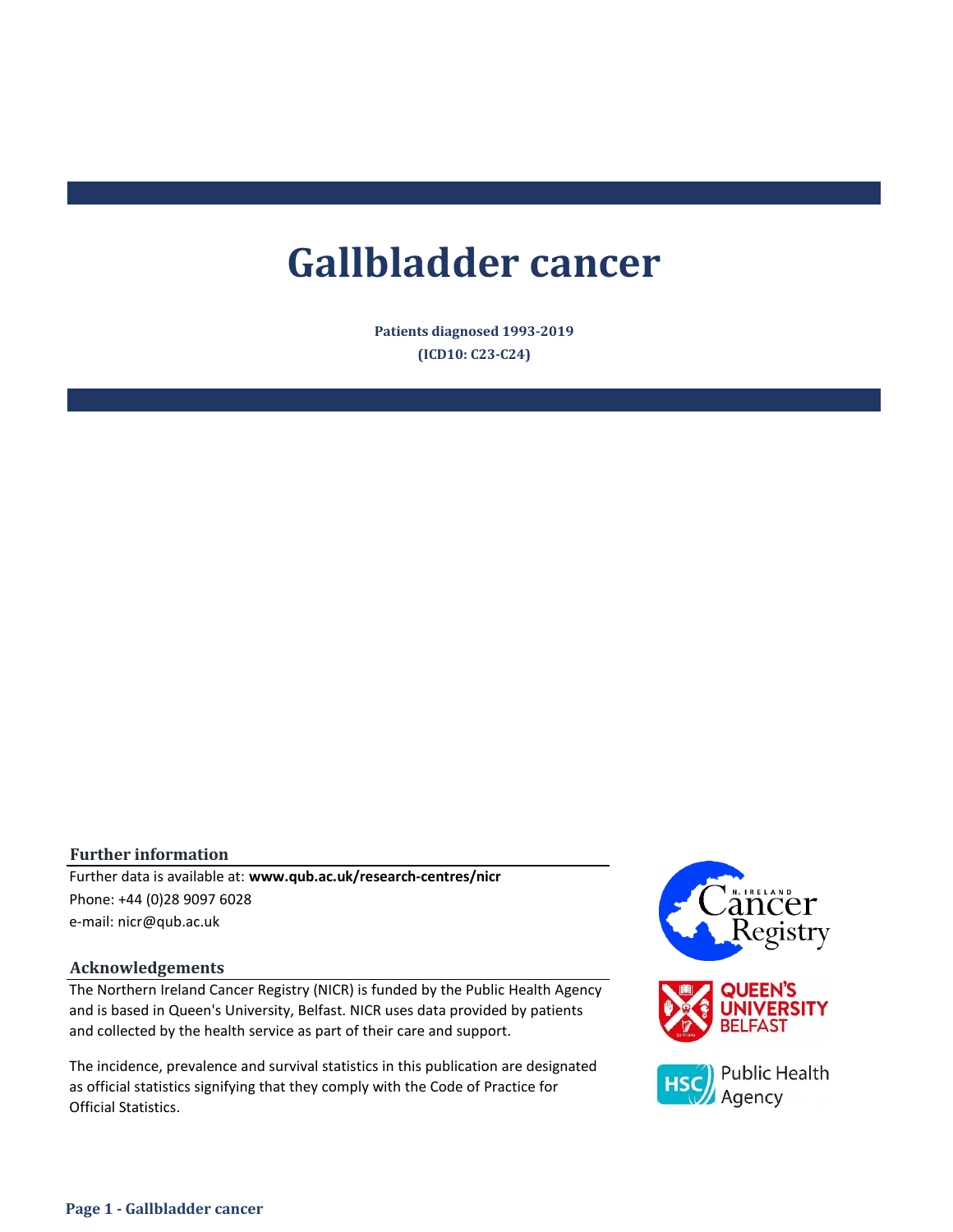# **Incidence**

During 2015-2019:

- There were 39 male and 58 female cases of gallbladder cancer diagnosed each year.
- Gallbladder cancer made up 0.8% of all male, and 1.2% of all female cancers (ex NMSC).
- The risk of developing gallbladder cancer before the age of 75 was 1 in 448.7 for men and 1 in 354.7 for women, while before the age of 85 the risk was 1 in 180.1 for men and 1 in 155.4 for women.

#### **Incidence by age at diagnosis** *- Gallbladder cancer, Cases in 2015-2019*

During 2015-2019:

▪ The median age at diagnosis was 74 for men and 75 for women.

**Example 2** Cancer risk increased with age, with 48.7% of men and 53.4% of women aged 75 years or more at diagnosis.

▪ 7.2% of cases were diagnosed among those aged under 55.

| Age at          | Average cases per year |               |                   |  |  |  |  |  |
|-----------------|------------------------|---------------|-------------------|--|--|--|--|--|
| diagnosis       | <b>Male</b>            | <b>Female</b> | <b>Both sexes</b> |  |  |  |  |  |
| $0 - 54$        | 3                      | 4             | 7                 |  |  |  |  |  |
| $54 - 64$       | 6                      | ٩             | 15                |  |  |  |  |  |
| $65 - 74$       | 11                     | 14            | 25                |  |  |  |  |  |
| $75+$           | 19                     | 31            | 50                |  |  |  |  |  |
| <b>All ages</b> | 39                     | 58            | 97                |  |  |  |  |  |



# **Incidence by year of diagnosis** *- Gallbladder cancer, Cases in 1995-2019*

▪ Among males the number of cases of gallbladder cancer increased by 8.3% from an annual average of 36 cases in 2010-2014 to 39 cases in 2015-2019.

▪ Among females the number of cases of gallbladder cancer increased by 20.8% from an annual average of 48 cases in 2010-2014 to 58 cases in 2015-2019.

| <b>Year of</b><br>diagnosis | <b>Male</b> | <b>Female</b> | <b>Both</b><br>sexes |
|-----------------------------|-------------|---------------|----------------------|
| 2010                        | 34          | 47            | 81                   |
| 2011                        | 31          | 62            | 93                   |
| 2012                        | 35          | 39            | 74                   |
| 2013                        | 50          | 42            | 92                   |
| 2014                        | 30          | 52            | 82                   |
| 2015                        | 34          | 55            | 89                   |
| 2016                        | 46          | 61            | 107                  |
| 2017                        | 36          | 51            | 87                   |
| 2018                        | 37          | 64            | 101                  |
| 2019                        | 42          | 61            | 103                  |



*NMSC: Non-melanoma skin cancer Note: Annual averages have been rounded to the nearest integer. Sums of numbers in table rows or columns may thus differ slightly from the given total.*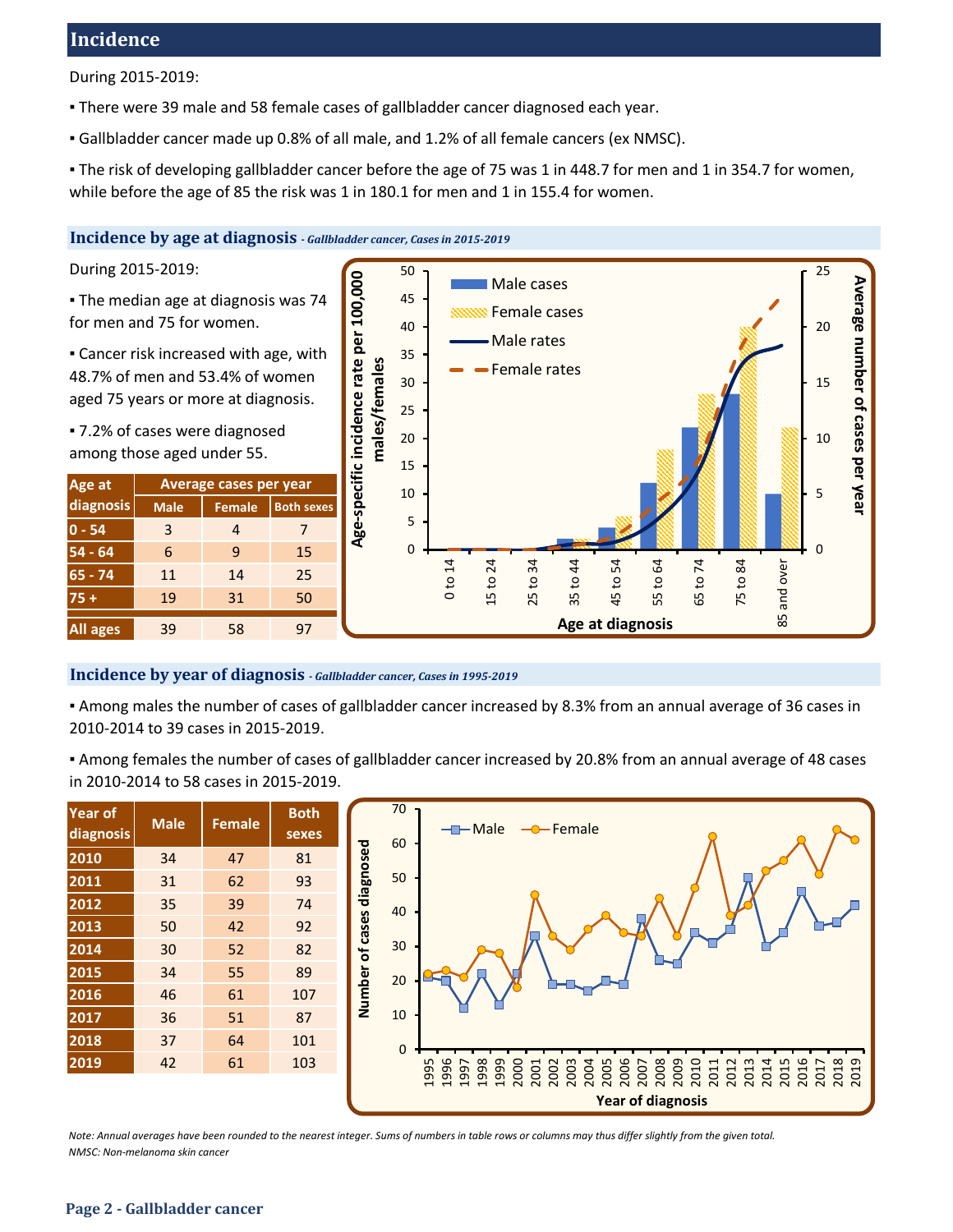# **Trends in age-standardised incidence rates** *- Gallbladder cancer, Cases in 1995-2019*

▪ Among males age-standardised incidence rates of gallbladder cancer decreased by 5.2% from 5.8 per 100,000 person years in 2010-2014 to 5.5 cases per 100,000 persons years in 2015-2019. This difference was not statistically significant.

▪ Among females age-standardised incidence rates of gallbladder cancer increased by 11.7% from 6.0 per 100,000 person years in 2010-2014 to 6.7 cases per 100,000 persons years in 2015-2019. This difference was not statistically significant.



Age-standardised incidence rates illustrate the change in the number of cases within a population of a fixed size and age structure (2013 European Standard).

They thus represent changes other than those caused by population growth and/or ageing.

Trends can also be influenced by changes in how cancer is classified and coded. (e.g. the move from ICD-0-2 to ICD-0-3 in 2019).

# **Incidence by deprivation quintile** *- Gallbladder cancer, Cases in 2015-2019*

The annual number of cases during 2015-2019 varied in each deprivation quintile due to variations in population size and age.

After accounting for these factors, incidence rates:

**.** in the most socio-economically deprived areas were 24.7% higher than the NI average.

 ▪ in the least socio-economically deprived areas did not vary significantly from the NI average.

| <b>Deprivation quintile</b>        | Average cases per year |               |                   |  |  |  |
|------------------------------------|------------------------|---------------|-------------------|--|--|--|
|                                    | <b>Male</b>            | <b>Female</b> | <b>Both sexes</b> |  |  |  |
| <b>Least deprived (Quintile 1)</b> | 10                     | 10            | 21                |  |  |  |
| <b>Quintile 2</b>                  | 8                      | 11            | 18                |  |  |  |
| <b>Quintile 3</b>                  | 7                      | 11            | 18                |  |  |  |
| <b>Quintile 4</b>                  | 6                      | 14            | 20                |  |  |  |
| <b>Most deprived (Quintile 5)</b>  | 8                      | 12            | 20                |  |  |  |
| <b>Northern Ireland</b>            | 39                     | 58            |                   |  |  |  |

compare incidence rates in each deprivation quintile with the Northern Ireland incidence rate.

A value above 100 means that incidence rates in that deprivation quintile are greater than the Northern Ireland average.

This measure takes account of population size and age structure. Differences are thus not a result of these factors.

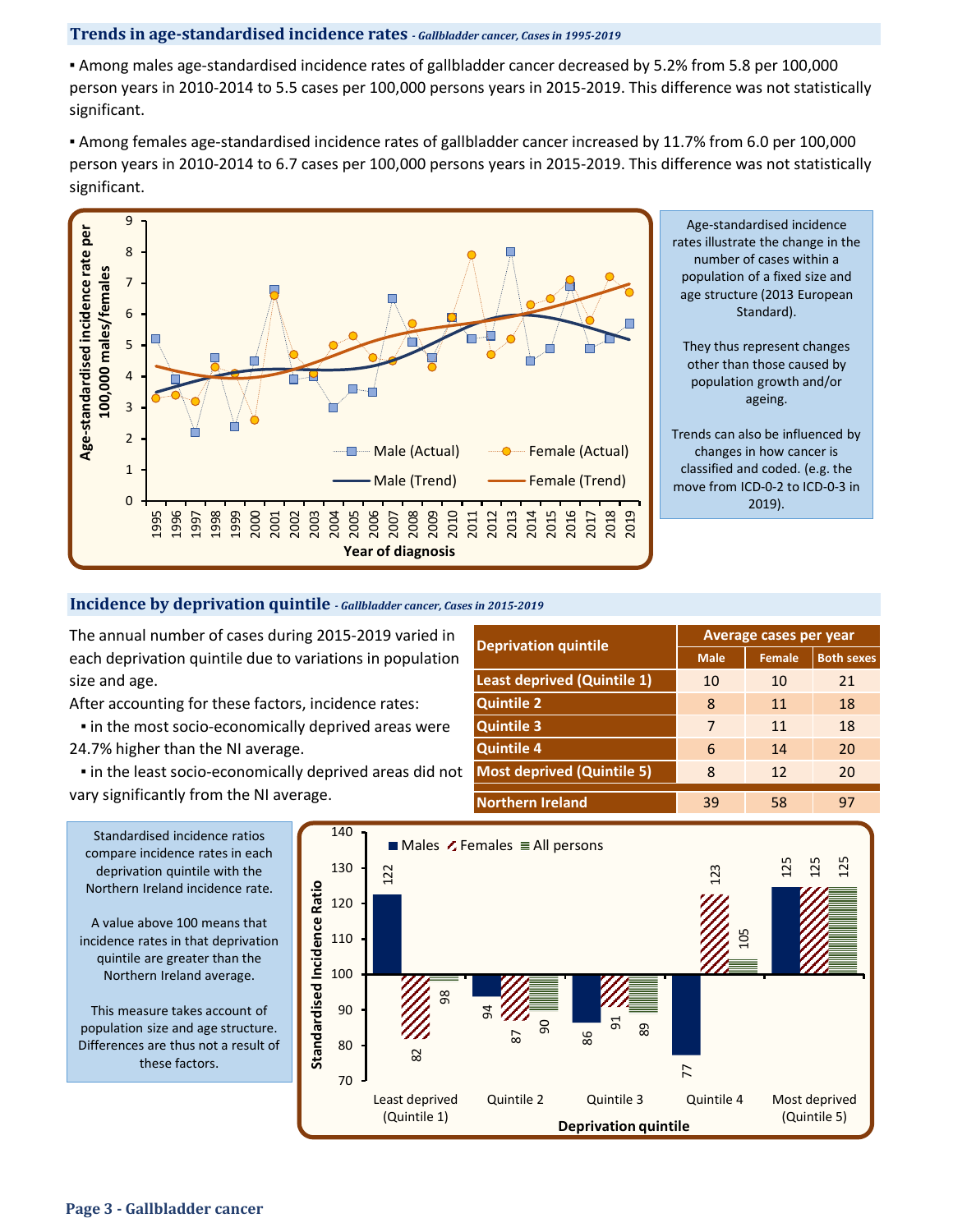# **Incidence by Health and Social Care Trust (HSCT)** *- Gallbladder cancer, Cases in 2015-2019*

The annual number of cases during 2015-2019 varied in each HSCT due to variations in population size and age.

After accounting for these factors, incidence rates: **Belfast HSCT** 

- **.** in Belfast HSCT did not vary significantly from the NI average.
- **.** in Northern HSCT did not vary significantly from the NI average.
- in South-Eastern HSCT did not vary significantly from the NI average.
- **.** in Southern HSCT did not vary significantly from the NI average.
- **.** in Western HSCT did not vary significantly from the NI average.



Standardised incidence ratios compare incidence rates in each HSC Trust with the Northern Ireland incidence rate. A value above 100 means that incidence rates in that HSC Trust are greater than the NI average.

**Male Female Both sexes** 8 11 20 10 15 25 7 11 18 8 13 20 5 8 14 39 58 97

**Average cases per year**

This measure takes account of population size and age structure. Differences are thus not a result of these factors.

Data for Local Government Districts and Parliamentary Constituencies are available at www.qub.ac.uk/researchcentres/nicr

#### **Incidence by method of most recent admission to hospital** *- Gallbladder cancer, Cases in 2015-2019*

▪ 40.0% of cases had an emergency admission to hospital recorded up to 30 days prior to their cancer diagnosis.

**B** 39.5% of male cases had an emergency admission up to 30 days prior to diagnosis, compared to 40.4% of female cases.

▪ In 32.4% of diagnosed cases there was no record of a hospital inpatient admission up to 30 days prior to diagnosis.

| <b>Method of admission</b>                  | <b>Average cases per year</b>                                    |                   |    |  |  |  |
|---------------------------------------------|------------------------------------------------------------------|-------------------|----|--|--|--|
|                                             | <b>Female</b><br><b>Male</b><br>15<br>24<br>11<br>16<br>13<br>19 | <b>Both sexes</b> |    |  |  |  |
| <b>Emergency admission</b>                  |                                                                  |                   | 39 |  |  |  |
| <b>Elective admission</b>                   |                                                                  |                   | 27 |  |  |  |
| No emergency/elective<br>admission recorded |                                                                  |                   | 32 |  |  |  |
| <b>Total</b>                                | 39                                                               | 58                | 97 |  |  |  |

**Western HSCT**

**Northern HSCT South-Eastern HSCT Southern HSCT**

**Health and Social** 

**Care Trust**



recent hospital inpatient admission that a patient had prior to cancer diagnosis, regardless of reason for the admission.

Admissions are considered up to a maximum of 30 days prior to diagnosis. Admissions up to two days post diagnosis are also considered to allow for a reasonable margin or error in data recording.

The majority of patients with no inpatient admission recorded prior to diagnosis are likely to have been diagnosed via an outpatient route.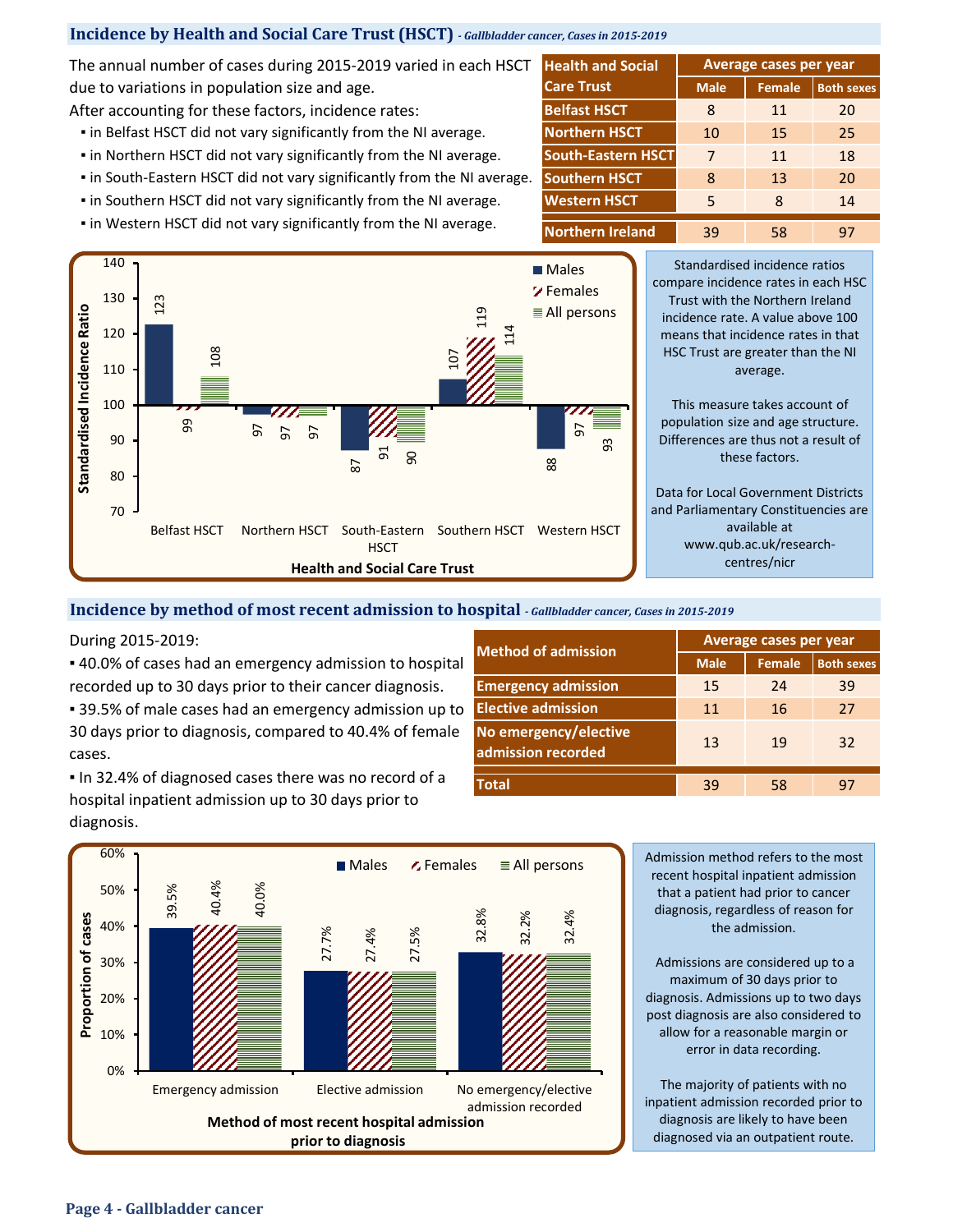# **Incidence by stage at diagnosis** *- Gallbladder cancer, Cases in 2015-2019*

During 2015-2019:

▪ 63.4% of cases diagnosed had a stage assigned.

 ▪ 5.7% of cases were diagnosed at an early stage (stage I). (9.1% of staged cases)

■ 35.1% of cases were diagnosed at a late stage (stage IV). (55.3% of staged cases)

 ▪ Among cases which were staged, 49.2% of male cases were diagnosed at stage IV, compared to 59.4% of female cases.

|                           | Average cases per year |               |                   |  |  |  |  |
|---------------------------|------------------------|---------------|-------------------|--|--|--|--|
| <b>Stage at diagnosis</b> | <b>Male</b>            | <b>Female</b> | <b>Both sexes</b> |  |  |  |  |
| <b>Stage I (Early)</b>    | $\mathcal{L}$          | 3             | 6                 |  |  |  |  |
| <b>Stage II</b>           | 5                      | 5             | 9                 |  |  |  |  |
| <b>Stage III</b>          | 5                      | 7             | 13                |  |  |  |  |
| <b>Stage IV (Late)</b>    | 12                     | 22            | 34                |  |  |  |  |
| <b>Unknown</b>            | 15                     | 21            | 36                |  |  |  |  |
| All stages                | 39                     | 58            | 97                |  |  |  |  |



Cancer stage describes the size of a cancer and how far it has grown and spread.

This information is used to help decide what treatments are needed.

The classification used here to stage cancer is the TNM classification (Version 7 prior to 2018, Version 8 from 2018 onwards).

# **Survival**

▪ 32.4% of patients were alive one year and 10.3% were alive five years from a gallbladder cancer diagnosis in 2010- 2014. (observed survival)

▪ Age-standardised net survival (ASNS), which removes the effect of deaths from causes unrelated to cancer, was 37.0% one year and 13.5% five years from a gallbladder cancer diagnosis in 2010-2014.

▪ Five-year survival (ASNS) for gallbladder cancer patients diagnosed in 2010-2014 was 13.1% among men and 13.8% among women.

| Gender                                                                                                                                                                                                    | Age-standardised<br><b>Observed survival</b><br>net survival |                                             |          |                                        | III One-year<br>$\blacksquare$ Five-years                                  |
|-----------------------------------------------------------------------------------------------------------------------------------------------------------------------------------------------------------|--------------------------------------------------------------|---------------------------------------------|----------|----------------------------------------|----------------------------------------------------------------------------|
|                                                                                                                                                                                                           | One-year                                                     | <b>Five-years</b>                           | One-year | <b>Five-years</b>                      | 38.7%                                                                      |
| Male                                                                                                                                                                                                      | 33.3%                                                        | 8.9%                                        | 38.7%    | 13.1%                                  | Male                                                                       |
| Female                                                                                                                                                                                                    | 31.8%                                                        | 11.4%                                       | 35.8%    | 13.8%                                  | 13.1%                                                                      |
| <b>Both sexes</b>                                                                                                                                                                                         | 32.4%                                                        | 10.3%                                       | 37.0%    | 13.5%                                  |                                                                            |
| Observed survival is the proportion of patients still alive one/five<br>years after diagnosis. However, in this measure patients may have                                                                 |                                                              | died from causes unrelated to their cancer. |          | 35.8%<br>Female<br>13.8%               |                                                                            |
| Age-standardised net survival is the proportion of patients who<br>would survive if the patient could not die from causes unrelated to<br>their cancer. This measure is more typically used in studies of | cancer survival.                                             |                                             |          | 37.0%<br><b>Both</b><br>sexes<br>13.5% |                                                                            |
|                                                                                                                                                                                                           |                                                              |                                             |          |                                        | 0%<br>10%<br>20%<br>30%<br>40%<br>50%<br>Age-standardised net survival (%) |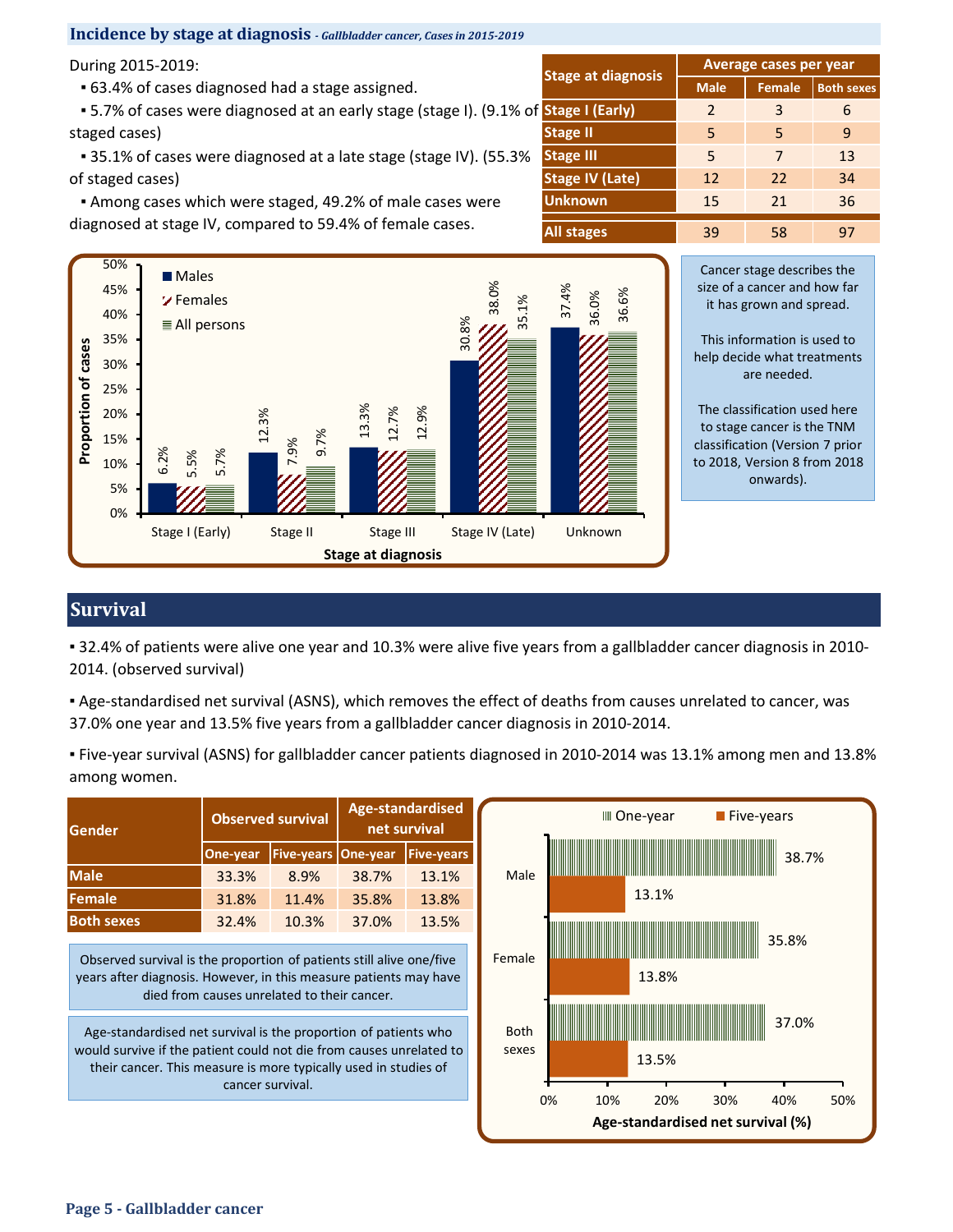**Trends in survival** *- Gallbladder cancer, Patients diagnosed in 1995-2014*

▪ Among men five-year survival (ASNS) from gallbladder cancer increased from 10.0% in 2005-2009 to 13.1% in 2010-2014. This difference was not statistically significant.

▪ Among women five-year survival (ASNS) from gallbladder cancer increased from 12.5% in 2005-2009 to 13.8% in 2010-2014. This difference was not statistically significant.



#### **Survival by age at diagnosis** *- Gallbladder cancer, Patients diagnosed in 2010-2014*

**.** Survival from gallbladder cancer among patients diagnosed in 2010- 2014 was related to patient age with five-year survival higher among younger age groups. In particular:

▪ Five-year net survival ranged from 18.5% among patients aged 15 to 74 at diagnosis to 2.8% among those aged 75 and over.

▪ Five-year net survival among patients aged 75 and over was 1.5% for men and 3.8% for women.



## **Survival by method of most recent admission to hospital** *- Gallbladder cancer, Patients diagnosed in 2010-2014*

▪ Five-year survival (ASNS) among gallbladder cancer patients who had an emergency admission to hospital up to 30 days prior to their cancer diagnosis was 2.9% compared to 23.7% among those with elective admissions and 12.1% among those who had no hospital admissions recorded up to 30 days prior to diagnosis.

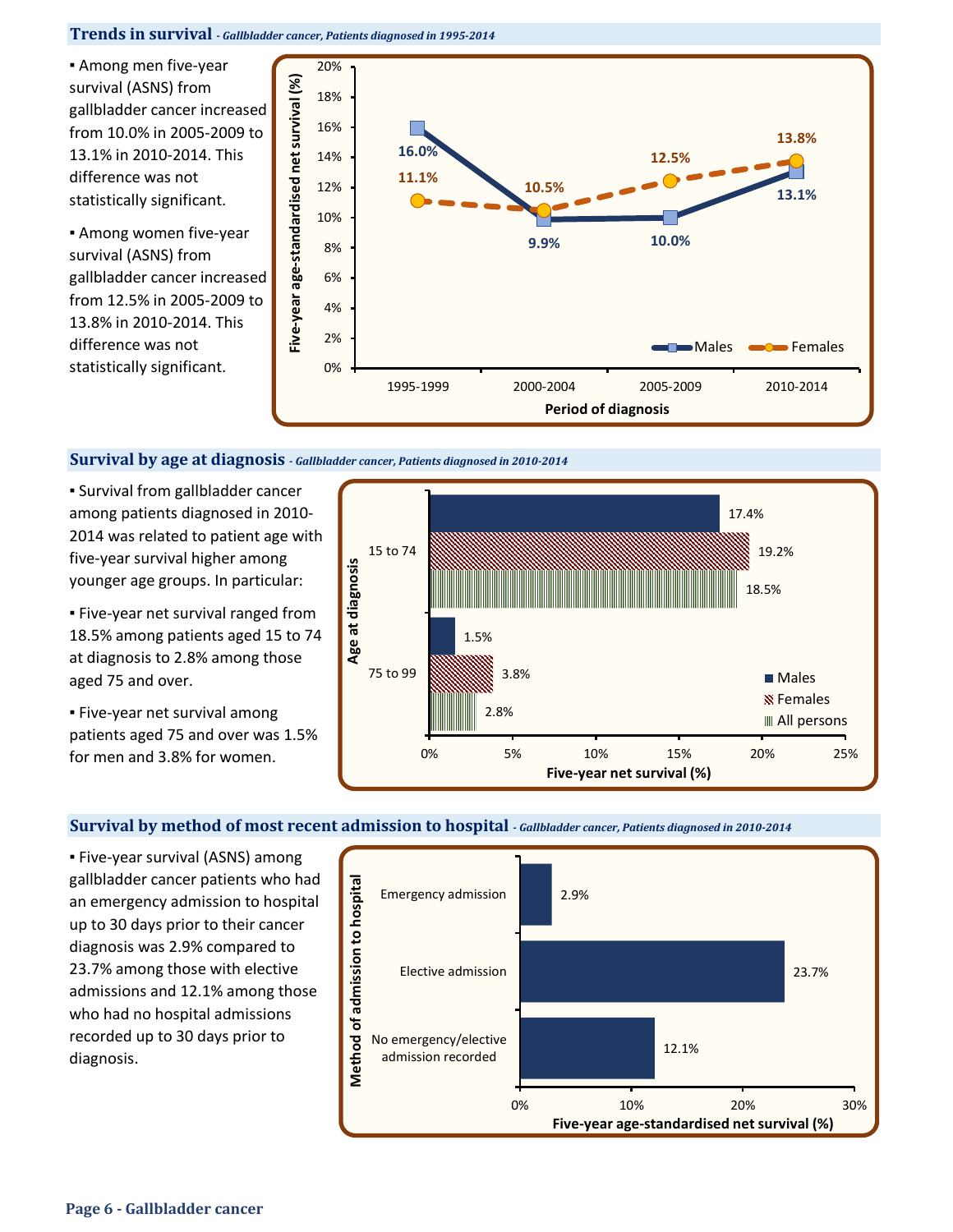# **Survival by stage at diagnosis** *- Gallbladder cancer, Patients diagnosed in 2012-2014*

**• Stage at diagnosis is one of the most** important factors in gallbladder cancer survival with five-year survival decreasing as stage increases.

▪ Five-year survival (ASNS) ranged from 24.4% for early stage (stage I/II) disease to 12.2% for late stage (stage III/IV) disease.

▪ Five-year survival (ASNS) for unstaged cancer was 1.9%.

*Note: Staging information for gallbladder cancer is only available from 2012 onwards*



# **Prevalence**

▪ At the end of 2019, there were 177 people (Males: 83; Females: 94) living with gallbladder cancer who had been diagnosed with the disease during 1995-2019.

25-year prevalence refers to the number of cancer survivors who were alive at the end of 2019, and had been diagnosed with their cancer in the previous 25 years (i.e. 1995-2019).

▪ Of these, 46.9% were male, 40.7% were aged 75 and over, and 28.8% had been diagnosed in the previous year.

|                                | 25-year prevalence |               |                   |             |                 |                   |             |               |                   |  |  |
|--------------------------------|--------------------|---------------|-------------------|-------------|-----------------|-------------------|-------------|---------------|-------------------|--|--|
| <b>Time since</b><br>diagnosis | <b>Aged 0-74</b>   |               |                   |             | <b>Aged 75+</b> |                   | All ages    |               |                   |  |  |
|                                | <b>Male</b>        | <b>Female</b> | <b>Both sexes</b> | <b>Male</b> | <b>Female</b>   | <b>Both sexes</b> | <b>Male</b> | <b>Female</b> | <b>Both sexes</b> |  |  |
| $0-1$ year                     | 14                 | 19            | 33                | 8           | 10              | 18                | 22          | 29            | 51                |  |  |
| 1-5 years                      | 19                 | 22            | 41                | 13          | 13              | 26                | 32          | 35            | 67                |  |  |
| 5-25 years                     | 17                 | 14            | 31                | 12          | 16              | 28                | 29          | 30            | 59                |  |  |
| 0-25 years                     | 50                 | 55            | 105               | 33          | 39              | 72                | 83          | 94            | 177               |  |  |

**Trends in 10-year prevalence** *- Gallbladder cancer, Patients alive at end of each year from 2010-2019*

▪ Among males the number of survivors from gallbladder cancer who had been diagnosed within the previous ten years increased by 34.0% from 50 survivors in 2014 to 67 survivors in 2019.

▪ Among females the number of survivors from gallbladder cancer who had been diagnosed within the previous ten years increased by 33.9% from 62 survivors in 2014 to 83 survivors in 2019.

|                   |    | 2010   2011   2012   2013   2014   2015   2016   2017   2018 |     |     |     |     |     |     |       | 2019 |
|-------------------|----|--------------------------------------------------------------|-----|-----|-----|-----|-----|-----|-------|------|
| <b>Male</b>       |    | 36 37 45 63 50 53 59 52                                      |     |     |     |     |     |     | 58 67 |      |
| Female            |    | 51 77 57 55 62 69 79 76 82 83                                |     |     |     |     |     |     |       |      |
| <b>Both sexes</b> | 87 | 114                                                          | 102 | 118 | 112 | 122 | 138 | 128 | 140   | 150  |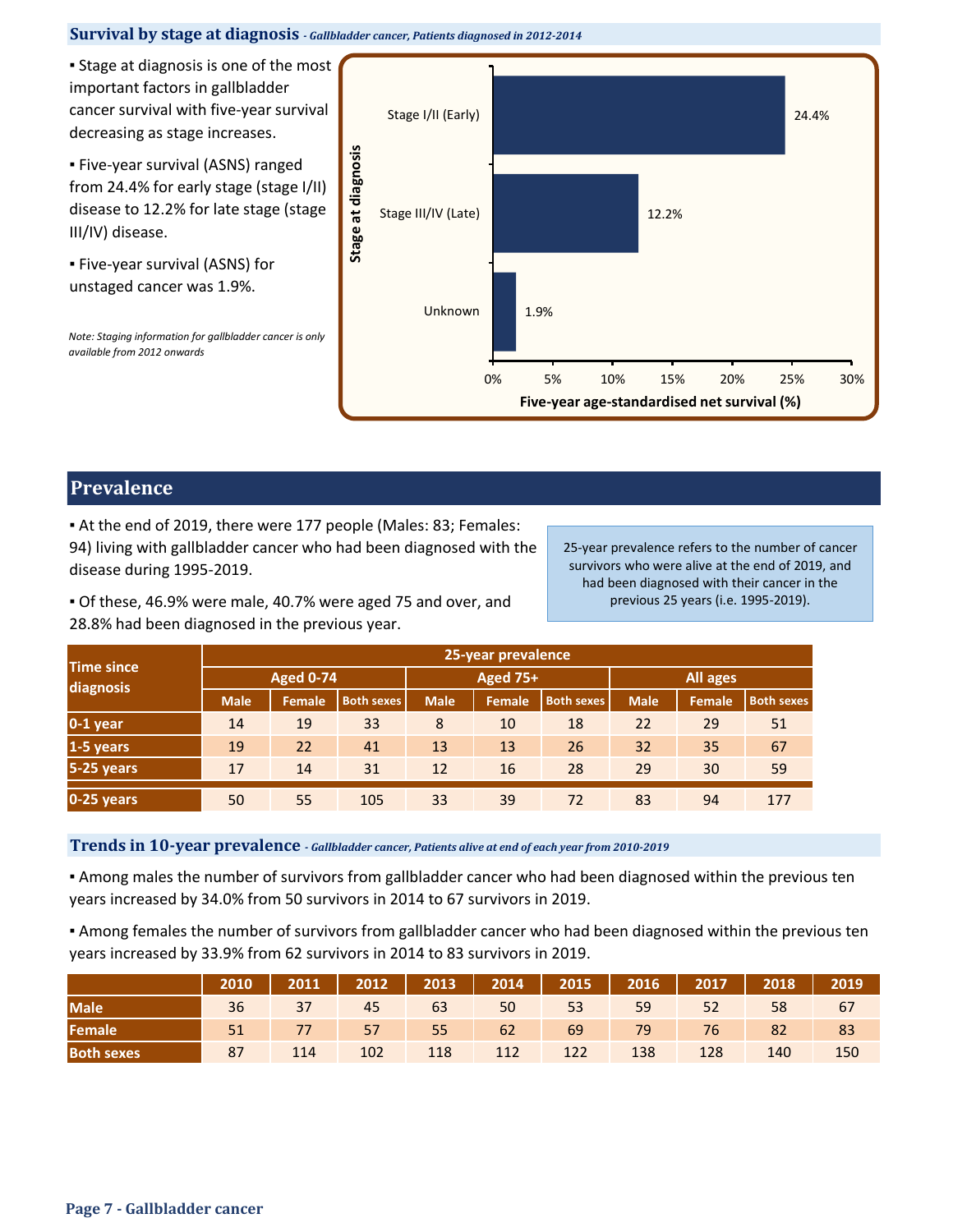# **Mortality**

- During 2015-2019 there were 8 male and 20 female deaths from gallbladder cancer each year.
- Gallbladder cancer made up 0.4% of all male, and 0.9% of all female cancer deaths (ex NMSC).

# **Deaths by age at death** *- Gallbladder cancer, Deaths in 2015-2019*

▪ The median age at death during 2015-2019 was 76 for men and 76 for women.

▪ Risk of death from gallbladder cancer was strongly related to patient age, with 50.0% of men and 60.0% of women aged 75 years or more at time of death.

| • 3.6% of gallbladder cancer deaths occurred |  |
|----------------------------------------------|--|
| among those aged under 55.                   |  |

|                 | Average deaths per year |               |                   |  |  |  |  |  |
|-----------------|-------------------------|---------------|-------------------|--|--|--|--|--|
| Age at<br>death | <b>Male</b>             | <b>Female</b> | <b>Both sexes</b> |  |  |  |  |  |
| $0 - 54$        |                         |               |                   |  |  |  |  |  |
| 55 - 64         |                         | 3             |                   |  |  |  |  |  |
| $65 - 74$       | 3                       | 5             | 8                 |  |  |  |  |  |
| $75+$           |                         | 12            | 16                |  |  |  |  |  |
| All ages        |                         | 20            | 28                |  |  |  |  |  |

# **Deaths by year of death** *- Gallbladder cancer, Deaths in 2010-2019*

▪ The number of deaths from gallbladder cancer increased by 3.7% from an annual average of 27 deaths in 2010- 2014 to 28 deaths in 2015-2019.

|                   | 2010   2011   2012   2013   2014   2015   2016   2017   2018   2019 |  |                  |  |  |  |
|-------------------|---------------------------------------------------------------------|--|------------------|--|--|--|
| <b>Both sexes</b> |                                                                     |  | 27 39 22 22 28 7 |  |  |  |

# **Trends in age-standardised mortality rates** *- Gallbladder cancer, Deaths in 1995-2019*

▪ Age-standardised mortality rates from gallbladder cancer decreased by 5.3% between 2010-2014 and 2015-2019 from 1.9 to 1.8 deaths per 100,000 persons years. This difference was not statistically significant.



Mortality data are provided by the Northern Ireland General Registrar Office via the Department of Health.

Counts of the number of deaths are based upon the year that death occurred, and upon the primary cause of death only.

Age-standardised mortality rates remove changes over time caused by population growth and/or ageing.